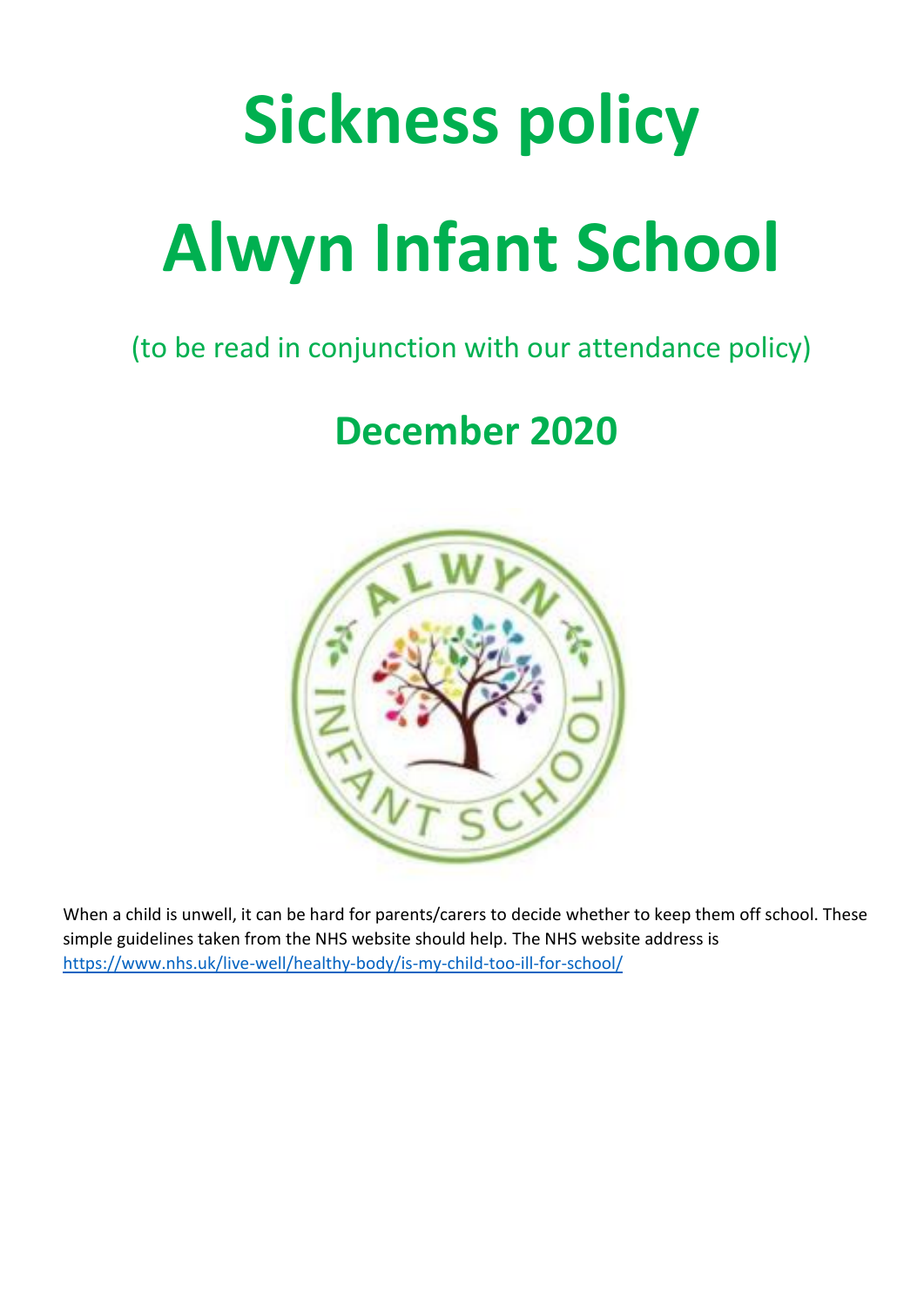Not every illness requires a child to stay away from school. Parents/carers must notify the school on the first day of an unplanned absence by **9.00 am** or as soon as practically possible. They are required to phone the school and leave a message on the answerphone.

Absence due to illness will be authorised unless the school has a genuine concern about the authenticity of the illness. If the authenticity of the illness is in doubt, the school may ask parents/carers to provide medical evidence, such as a doctor's note, prescription, appointment card or other appropriate form of evidence.

If the school is not satisfied about the authenticity of the illness, the absence will be recorded as unauthorised and parents/carers will be notified of this in advance.

When deciding whether or not a child is too ill to attend school parents/carers need to ask themselves the following questions.

- Is my child well enough to do the activities of the school day? If not, keep your child at home.
- Does my child have a condition that could be passed on to other children or school staff? If so, keep your child at home.
- Would I take a day off work if I had this condition? If so, keep your child at home.

#### **Common conditions**

If a child is ill, it is likely to be due to one of a few minor health conditions. (see below)

#### **Chickenpox**

If a child has chickenpox, they must be kept off school until all their spots have crusted over. This is usually about 5 days after the spots first appear.

#### **Cold sores**

There's no need to keep your child off school if they have a cold sore. Encourage them not to touch the blister or kiss anyone while they have the cold sore, or to share things like cups and towels.

#### **Conjunctivitis**

Send your child to school after you have received advice from a pharmacist. Encourage your child not to rub their eyes and to wash their hands regularly.

#### **Coughs and colds**

A child with a minor cough or cold may attend school. If the cold is accompanied by a raised temperature, shivers or drowsiness, the child should stay off school, and return 24 hours after they start to feel better. If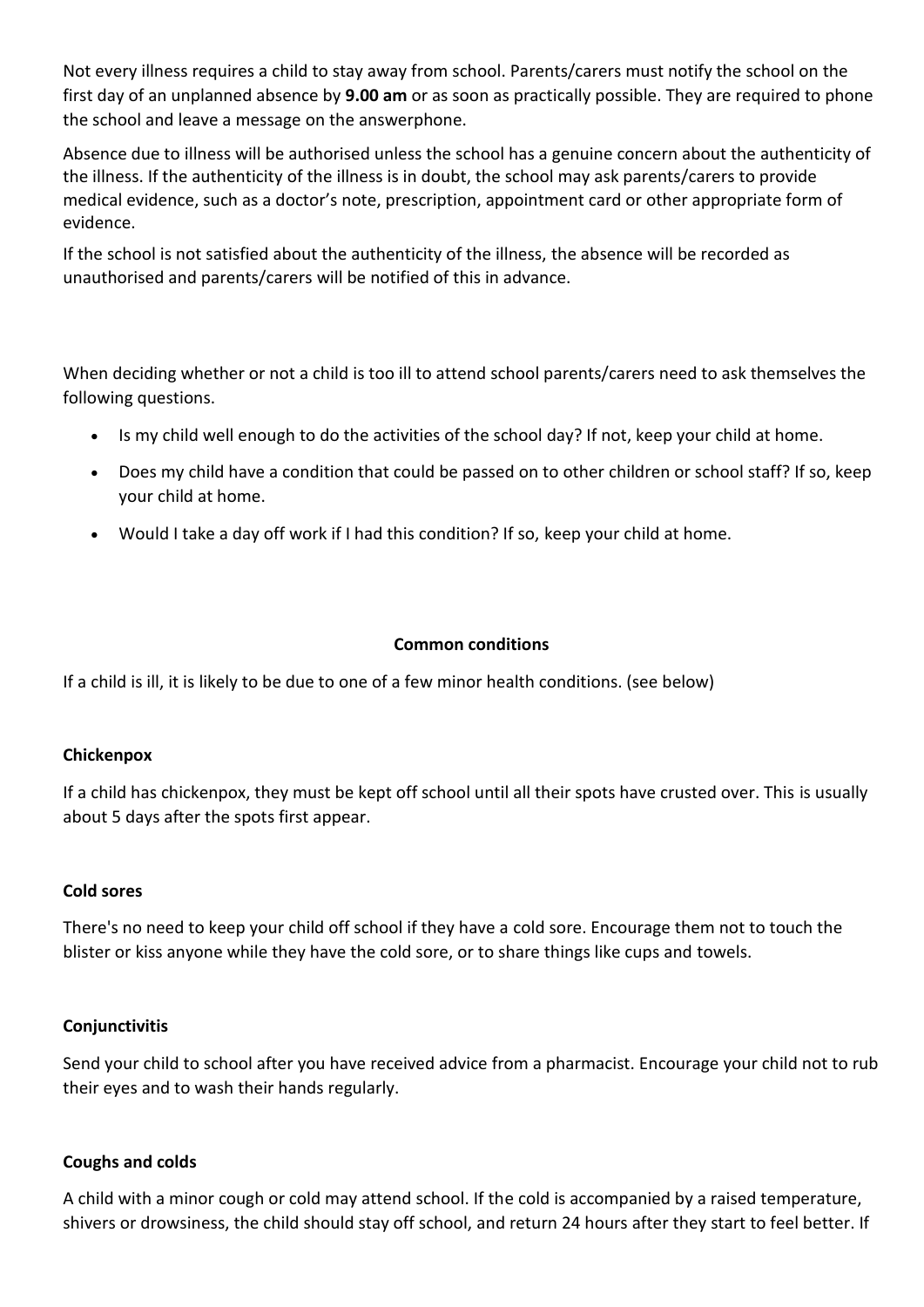a child has a more severe and long-lasting cough, they should go to a GP. They can give guidance on whether your child should stay off school.

#### **Ear infection**

If your child has an ear infection and a fever or severe earache, keep them off school until they're feeling better or their fever goes away.

#### **Hand, foot and mouth disease**

If your child has hand, foot and mouth disease but seems well enough to go to school, there's no need to keep them off. Check they do not have a sore throat or high temperature.

Encourage your child to throw away any used tissues straight away and to wash their hands regularly.

#### **Headache**

A child with a minor headache doesn't usually need to be kept off school. If the headache is more severe or is accompanied by other symptoms, such as raised temperature or drowsiness, then the child should be kept off school and a GP consulted.

#### **Impetigo**

If your child has impetigo, they'll need antibiotic treatment from the GP. Keep them off school until all the sores have crusted over and healed, or for 48 hours after they start antibiotic treatment. Encourage your child to wash their hands regularly and not to share towels, cups etc.

#### **Raised temperature**

If a child has a raised temperature, they shouldn't attend school. They can return 24 hours after they start to feel better.

#### **Rash**

Skin rashes can be the first sign of many infectious illnesses, such as chickenpox and measles. Children with these conditions shouldn't attend school. If a child has a rash, check with a GP or practice nurse before sending them to school.

#### **Ringworm**

If your child has ringworm, see your pharmacist unless it's on their scalp, in which case you should see the GP. It's fine for your child to go to school once they have started treatment.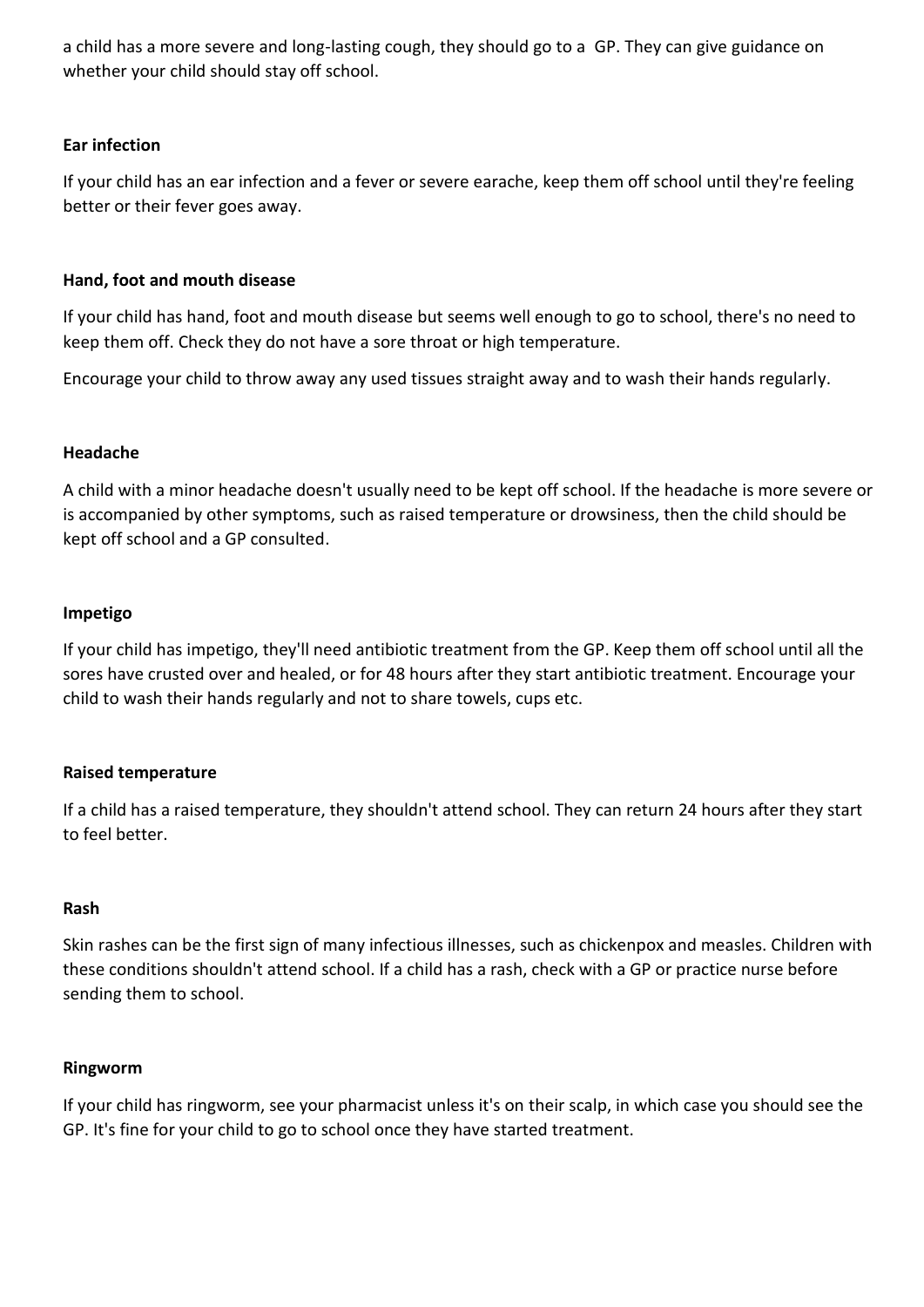#### **Scarlet fever**

If your child has [scarlet fever,](https://www.nhs.uk/conditions/scarlet-fever/) they'll need treatment with antibiotics from the GP. Otherwise they'll be infectious for 2 to 3 weeks.

Your child can go back to school 24 hours after starting antibiotics.

#### **Slapped cheek syndrome (fifth disease)**

You don't need to keep your child off school if they have slapped cheek syndrome because once the rash appears, they're no longer infectious. If you suspect your child has slapped cheek syndrome, take them to the GP and let their school know if they're diagnosed with it.

#### **Sore throat**

A sore throat alone doesn't have to keep a child from school. But if it's accompanied by a raised temperature, your child should stay at home.

#### **Threadworms**

You don't need to keep your child off school if they have threadworms. Speak to your pharmacist, who can recommend a treatment. Encourage your child to wash their hands regularly and keep their fingernails short.

#### **Vomiting and diarrhoea**

Children with diarrhoea and/or vomiting must be kept off school until at least 48 hours after their symptoms have gone. Most cases of diarrhoea and vomiting in children get better without treatment, but if symptoms persist, consult a GP.

#### **CORONAVIRUS (Please follow the latest government guidance)**

#### **Symptoms of coronavirus**

If you, or your child, have any of the main symptoms of coronavirus (COVID-19), get a test as soon as possible. Stay at home until you get the result.

#### **Main symptoms**

The main symptoms of coronavirus are:

- **a high temperature** this means you feel hot to touch on your chest or back (you do not need to measure your temperature)
- **a new, continuous cough** this means coughing a lot for more than an hour, or 3 or more coughing episodes in 24 hours (if you usually have a cough, it may be worse than usual)
- **a loss or change to your sense of smell or taste** this means you've noticed you cannot smell or taste anything, or things smell or taste different to normal